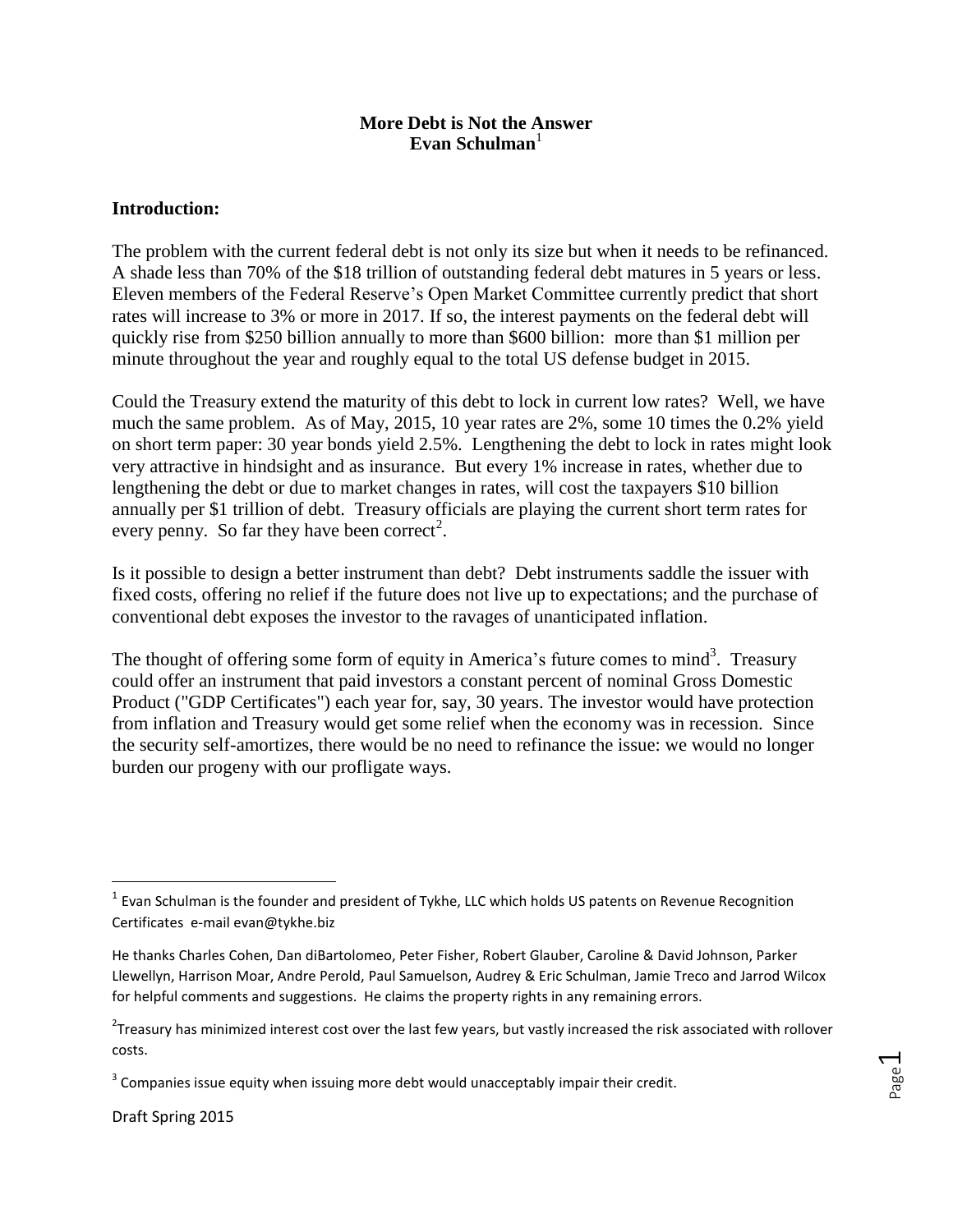#### **Previous Issues:**

As part of the Brady restructuring, Costa Rica, Bulgaria and Herzegovina issued bonds indexed to either GDP, or per capita GDP. But it mattered not: the bonds were either callable by the issuer (Bulgaria), or the indexation clause was badly specified or so far "out of the money" that it was irrelevant.

Argentina issued a GDP-linked instrument as part of restructuring in its 2001 default. It was a warrant attached to a bond: annual "dividends" on the detachable warrant were to be paid provided that Argentina's real GDP growth exceeded certain base rate over 30 years, but the GDP linked payments were capped at total of 48% of the warrant's notional amount. This roughly corresponds to the "haircut" investors took in the debt restructuring. Argentina's GDP did grow sufficiently that it made some payments according to the terms of these warrants.

Greece issued a GDP-linked instrument as part of its debt default in 2012. Under the terms of this security investors can receive up to 1% of the face value of their holdings in a given year provided that a number of conditions are met. Payments are based on a formula that considers Greece's real GDP growth rather than its level, but the payment required Greece's nominal GDP to attain certain levels. The Greek GDP warrants are not technically bonds since investors do not have any principal claim in the event of a default and the GDP linked payments are not cumulative.

### **GDP Certificates:**

Our instrument differs significantly from previous issues, and the work reported in the literature, in that the underlying contract is exceedingly simple:

```
Treasury will pay "x%" of nominal GDP for, say, 30 years. (1)
```
As with Treasury Inflation Protected Securities ("TIPS"), investors in Certificates have inflation protection because GDP rises with inflation. Indeed, GDP is driven, not just by inflation, but by increases in productivity and the workforce. Certificates are truly a way to "Buy America" and should yield 1 to 2% more than TIPS. Because Certificates pay principal, as well as interest, they will have significantly higher cash flows than TIPS or bonds and they do not need to be refinanced at maturity, so we no longer burden our children with our debt.

As for Treasury, it makes lower payments in times of recession, easing its financial burden: and it is required to make higher payments in boom times, reducing the government's incentives/ability to undertake expenditures that aggravate the business cycle. However, this only mitigates the problem: there is no substitute for prudent fiscal policies.

To be more technical; with GDP Certificates investors purchase a no-load, no-fee, marketable term annuity that grows over time, is 100% backed by the government and, unlike stocks and bonds, should maintain value during periods of significant inflation. This is an investment well suited to retirement accounts. Treasury, by selling Certificates, raises money, buys a financial hedge and sells a consumption hedge with a self-amortizing instrument.

Draft Spring 2015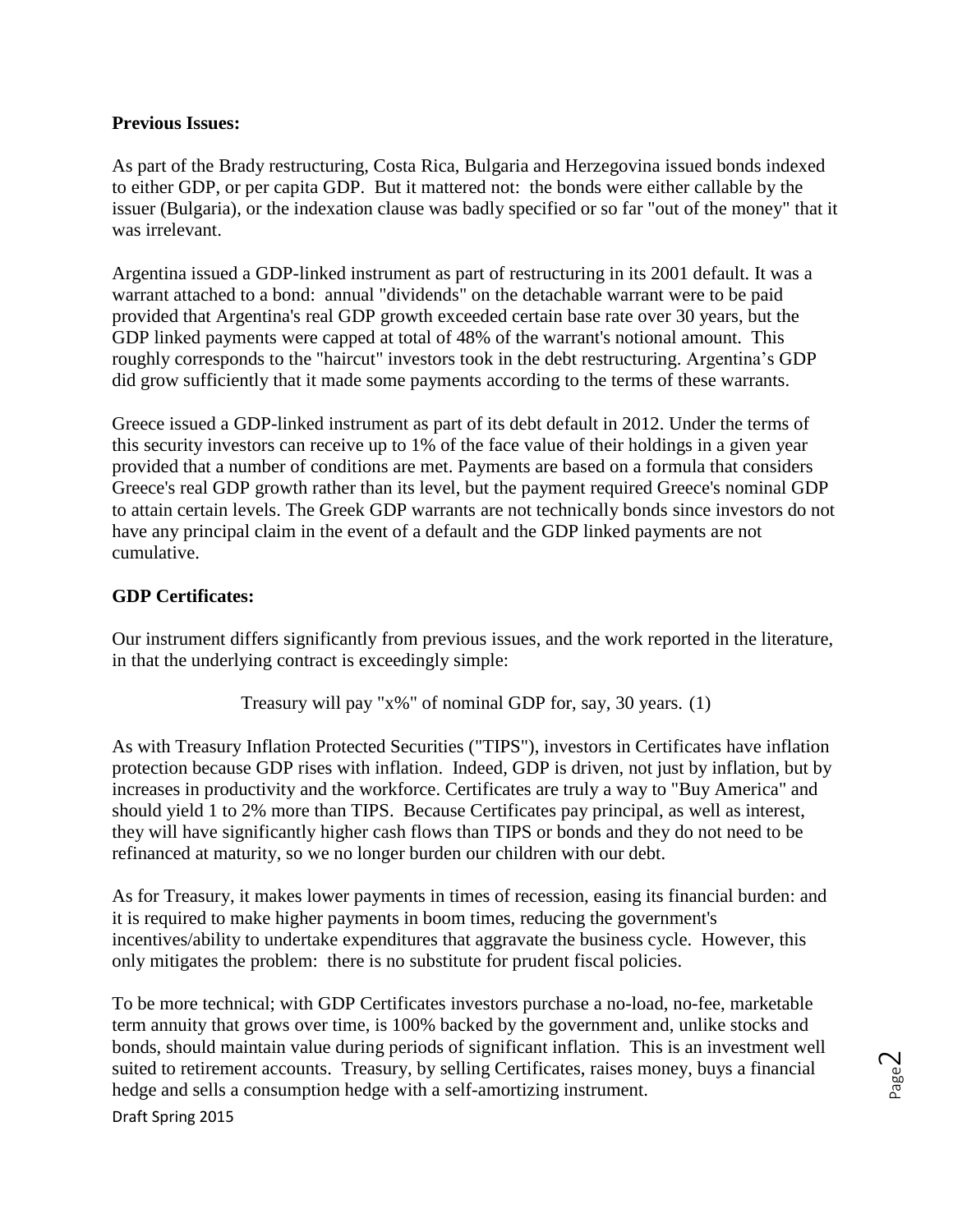There are other points of interest:

- $\bullet$  Since there is no explicit interest rate in the contract as defined in (1), Certificates, as opposed to debt, appear to conform to Sharia law and should be attractive instruments for Islamic Sovereign Wealth funds<sup>4</sup>.
- According to the Supreme Court, debt involves "an unqualified obligation to pay a sum certain at a reasonably close fixed maturity date along with a fixed percentage in interest payable regardless of the debtor's income or lack thereof."<sup>5</sup> Certificates clearly fail this test and so, to the extent Treasury finances its needs with Certificates, Congress and the rating agencies will have to revisit their models.
- The latter bears somewhat on the 'debt capacity' argument set out in Barr et al (2014). In that case, both the principal and interest payments were subject to adjustment according to the growth of GDP. If all Treasury's debt was subject to these adjustments on a oneto-one basis, the debt to GDP ratio could be a constant, barring new issues. In the case of Certificates, the principal is being repaid over time, like a mortgage. As a result, the debt to GDP ratio in the case of Certificates, will be more volatile that in the Barr example, but less volatile than in the case of regular debt. To the extent that rating firms include 'debt capacity' and debt repayment in their calculations, introducing Certificates into Treasury's tool kit will improve the nation's credit rating.
- Research indicates that Certificates would be classified by the IRS as "Contingent Liability Debt Instruments." In debt-like instruments where the payout is contingent on specified events, the IRS rules that the investor's costs can be amortized, but all income and capital gains are taxed as ordinary income.
- Finally, we note that the government revises its estimates of GDP for a number of years after the first report. As a result a small portion of each year's Certificate payment would need to be escrowed for several years. Claims on this escrow pool would be tradable with the prices of these claims reflecting the market's forecast of the measurement error imbedded in the current reported figure. Further, on this point, governments occasionally change the way they measure GDP. Since Certificates are envisioned as a contract, the measurement methodology should be described in that contract and would remain in force, for the purpose of servicing that instrument, until its maturity. This may mean that there is more than one measure of GDP at any point in time.

## **Example:**

l

What is the potential of Certificates? If Treasury offered Certificates that paid just 0.2% of the Gross Domestic Product for 30 years (somewhat in excess of \$30 billion this year, but rising

$$
\mathsf{Page}\,3
$$

<sup>&</sup>lt;sup>4</sup> and "the opportunities for risk-sharing among countries are massive." Borensztien (2004) Section 3.2.1

<sup>5</sup> *- Gilbert v. Comm'r*, 262 F.2d 512 (2d Cir. 1969). Footnote 3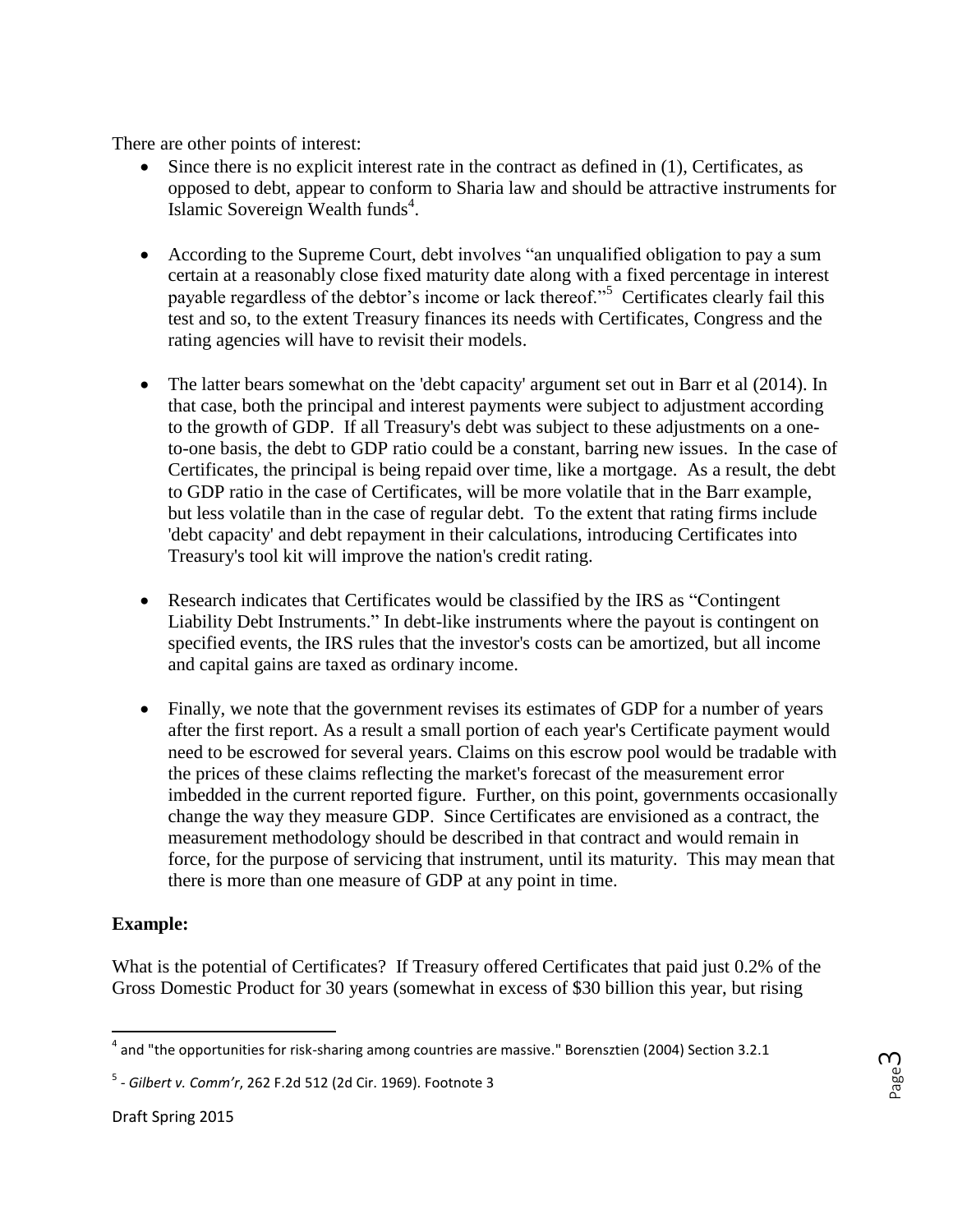over time), that offer, given today's interest rates and inflation expectations, would raise approximately \$1 trillion from investors. This could be used to repay debt, fund the social security program and/or meet government expenses.

The \$1 trillion figure is simply the percent of GDP offered, 0.2% in this case, multiplied by the present value of GDP over the term of the issue.

Issue Value = (PV of nominal GDP)  $*(\% \text{ of GDP offered})$  (2)

This is what could be called the 'certainty equivalent': if we knew the present value of GDP, this would be an identity. However, the present value of GDP is subject to estimation error: so we have two adjustments to make.

The first is to recognize that the investor is taking on some form of equity risk; s/he needs additional compensation. As mentioned in Kamstra and Shiller (2009), they use the CAPM to estimate that perpetual claims on GDP should pay something like 150 basis points more than short-term Treasuries. However, GDP is significantly less volatile than the equity market and, since Certificates have a maturity and are high cash-flow instruments, repaying capital as they age, we believe the market will use a lower discount rate than Kamstra/Shiller. We believe investors will add a risk premium of something in the order of 50 basis points to the discount rate appropriate for a bond of that duration<sup>6</sup>. This would be our estimate of the market's downward adjustment to reflect the value of Treasury's financial hedge. Using current market data this implies a discount of roughly 7.5% from the Issue Value above.

The second adjustment is to allow for the fact that the investor is buying insurance against unexpected inflation. Since we are talking about unexpected inflation - the expected inflation is included in the calculation of the present value of GDP - it is difficult to estimate this premium. However, the market participants who set this premium are those in the market who want/value such insurance. The longer the term of the Certificate and the more the uncertainty or difference in opinion as to the extent of future inflation (a reasonable description of our current situation) the higher the premium. It is not difficult to come up with premiums to the Issue Value in (2) of 5 to 10%, even after including the financial hedge discount discussed in the previous paragraph.

# **Barriers:**

 $\overline{\phantom{a}}$ 

Companies could issue Certificates based on their sales/gross revenues; see LeClair & Schulman (2006). However, there is a problem in that investors will pay a premium for inflation insurance to an individual issuer only if they can invest in a diversified package of such instruments. Since the sales of any one company are unlikely to be tightly correlated with inflation, investors without adequate diversification are unlikely to get the desired protection and, therefore, unlikely to pay the premium. As a result, Treasury is the obvious choice as an issuer.

 $^6$  Using CAPM we assume a 5% equity risk premium and a beta of 0.1. Kamstra and Shiller estimate a beta of 0.25 for their perpetual Trill.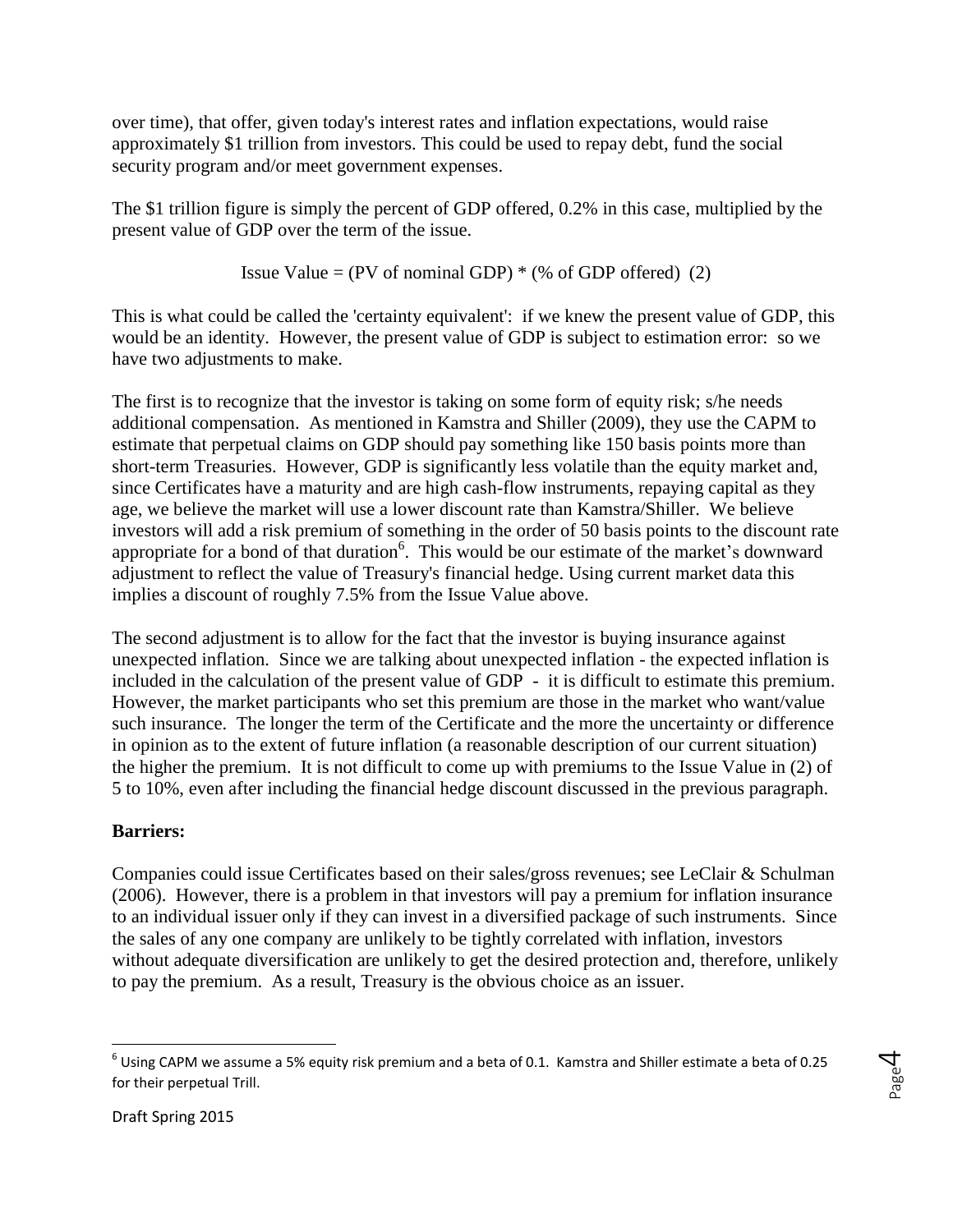GDP Certificates address one of the country's most pressing financial problems; the political turmoil over its debt ceiling and protecting taxpayers from serious financial damage should interest rates rise as predicted. I have discussed this concept with former Treasury officials and notables in academia and finance. They helped shape the argument but felt that Treasury is not product-oriented and will not be the first to issue GDP Certificates. It may be time for Treasury to adopt the product and customer-driven culture of American business<sup>7</sup>.

Treasury is aware of, and rightfully concerned about the repercussions of failed experiments. As a result it has developed a very 'conservative' culture, finding reasons not to innovate. For instance, Treasury is concerned about paying a liquidity premium on unconventional financing. They note that TIPS traded at absurd levels for years, and still are not liquid versus conventional Treasury debt. Any new economically-linked instrument would presumably suffer similarly.

But Treasury could solve this by giving investors the option to convert, at any time, the unamortized value of their Certificates into one or more specified conventional and "liquid" Treasury issues with a similar maturity. That means the worst the investor could do is get the rate of return implied in the "certainty equivalent" calculation – less any premium s/he paid. Certificates would always trade at a premium to the unamortized value inherent in the "certainty equivalent", or they would be converted.

Such a practice might also solve any regulatory problems associated with a new security. The regulators could simply view the asset as if it were the conventional debt issue into which the Certificate could be converted. It also allows Treasury to be innovative. We know that not all innovations will be successful: this would be a way to 'bury the dead'. The procedure is standard and easily understood by investors and regulators. Use of the conversion option described above, implies that the liquidity premium problem should disappear along with any unsuccessful innovation.

## **Conclusion:**

 $\overline{\phantom{a}}$ 

Treasury has fully exploited the extraordinarily low short term interest rates we have been experiencing. The flip side of this arrangement is that taxpayers are now dangerously exposed to financial harm when rates rise. The potential damage from the coming rise in interest rates is sufficient that Treasury should take steps now to make itself far more product-oriented. Equity type issues like Certificates are promising solutions. Investors receive a stake in America's future and our children do not inherit a crushing load of debt.

 $^7$  Treasury not only faces the cost problem outlined in the first paragraph of the Introduction, but it will still have to finance government deficits, possibly at a time when the Federal Reserve is liquidating some of its massive holdings of Treasuries. New financial products will broaden the field of potential investors.